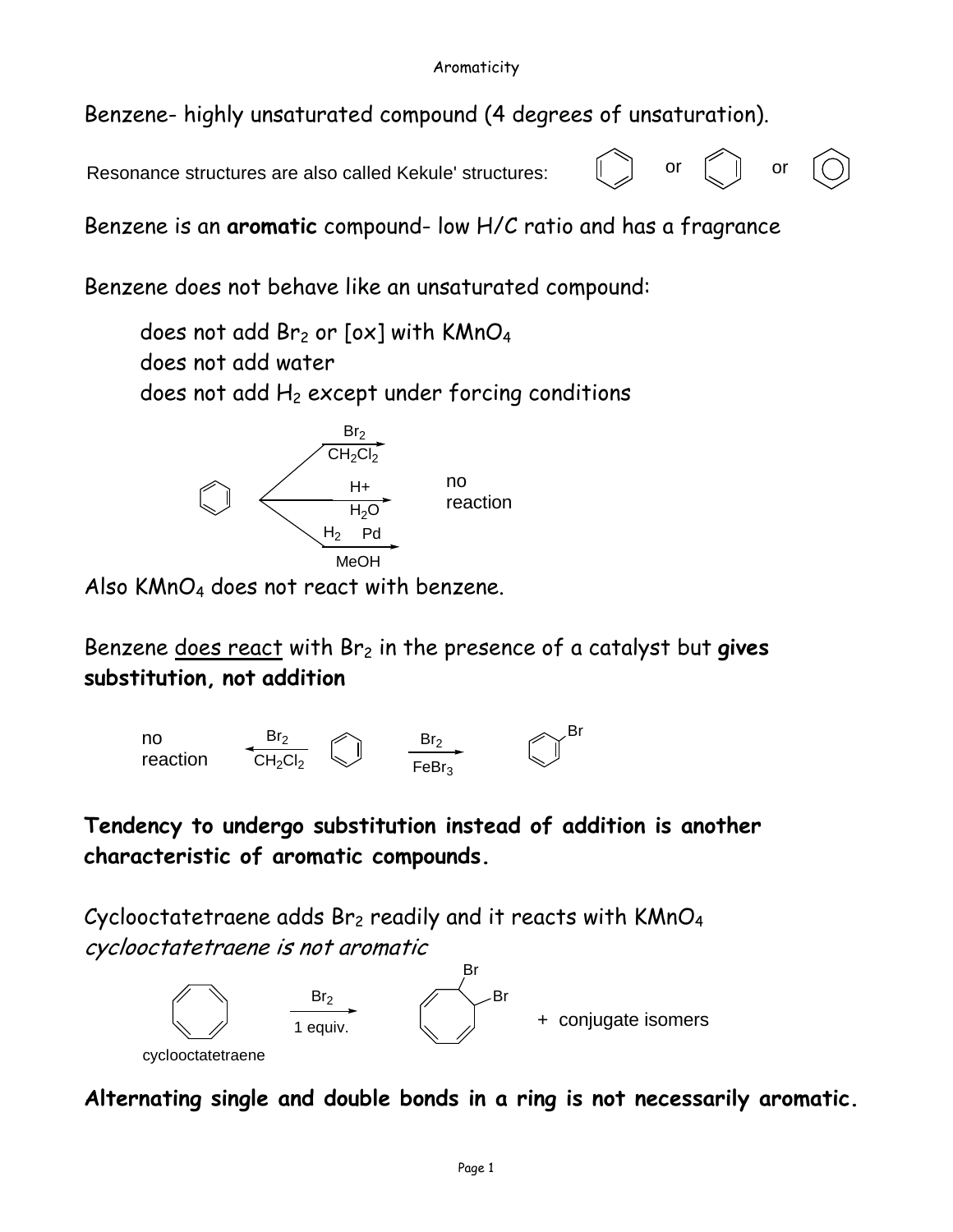

# **Stability of Benzene-** from heats of hydrogenation

**Resonance energy-** difference between energy released for hydrogenation of benzene and the predicted value for hydrogenation of 1,3,5 cyclohexatriene

# **Resonance approach and M.O. approach**

¾ **Resonance theory** shows that benzene has two Lewis structures double-headed arrow is used (not equilibrium arrows!)



More than one equivalent resonance structure implies resonance stabilization.

C-C bond length is 1.39 angstroms Approximately halfway between C-C single bond (1.47) and C=C bond (1.33)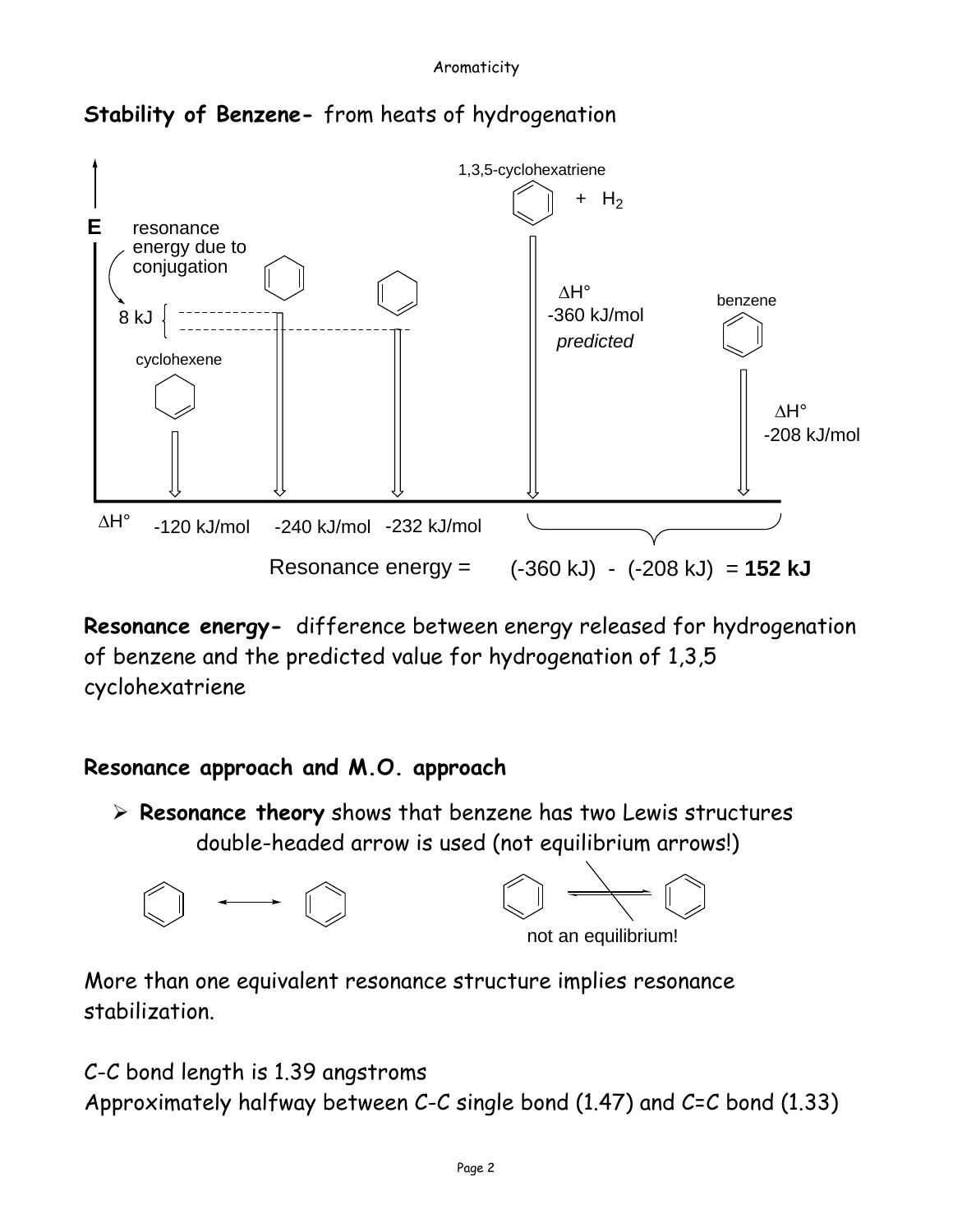¾ **M.O Approach** … we combine p orbitals …

Each carbon is  $sp^2$  hybridized so the C-C-C bond angles are all  $120^\circ$ Therefore, benzene is **planar.** 



Notice from the energy diagram- all the bonding MO are filled: this is called a **closed bonding shell system.**

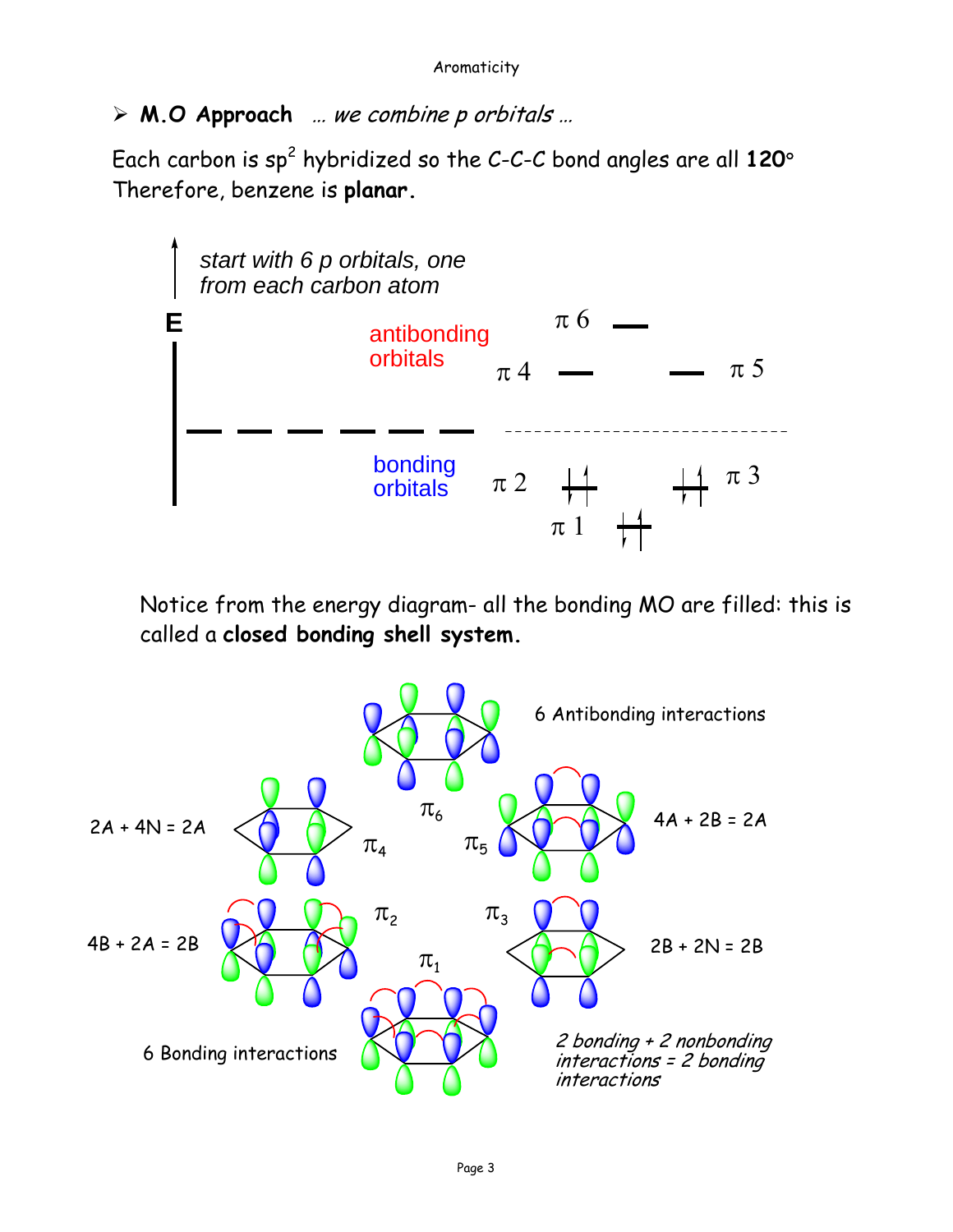**Aromatic compounds meet these criterion:** 

- **1. must be cyclic with conjugated pi bonds**
- **2. each atom in ring must have unhybridized p orbital (sp2 or sp)**
- **3. p orbitals must overlap to form continuous ring of orbitals**
- **4. delocalization of pi electrons must lower the energy of the system**
- **5. Huckel's Rule must be met**

 **If delocalization over the ring increases the energy, then the system is antiaromatic (rule #4)** 

**Huckel's Rule: 4n + 2 rule** (n = integer 1, 2, 3, etc.)

(4N + 2) = **aromatic (benzene) [n = number of** π **e's in ring system]** (4N) = **antiaromatic (cyclobutadiene MO diagram)** 



A cyclic compound that does not have continuous overlap is **nonaromatic**.

Cyclooctatetraene- not a planar ring system- nonaromatic



Planar rings with 2, 6, 10, 14 delocalized electrons should be aromatic according to the Huckel numbers.



Page 4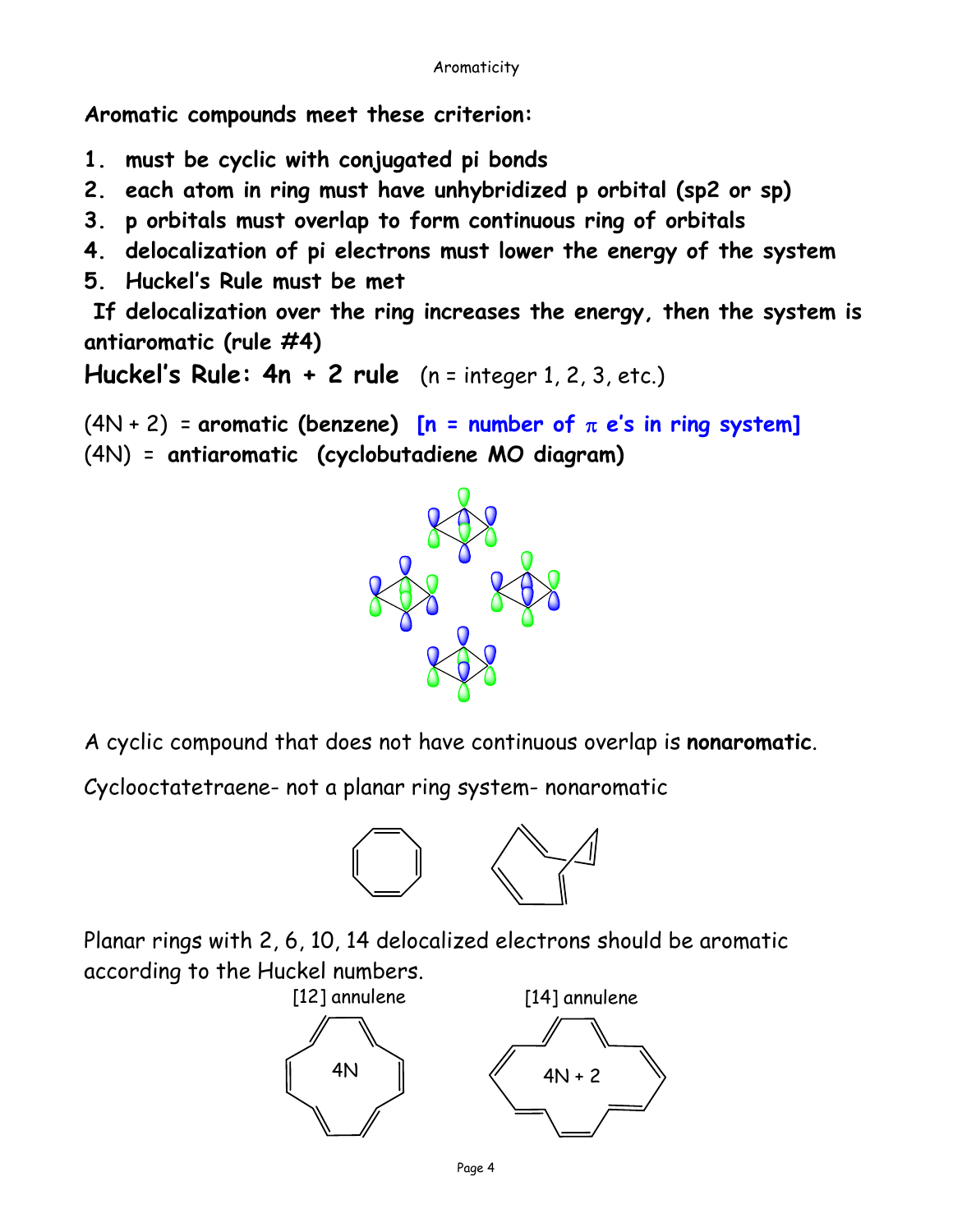**Frost Circles- polygon rule-** M.O. diagram has same shape as the cyclic structure that we draw …



Bond lengths for cyclooctatetraene: 1.48 angstroms and 1.34 angstroms (single and double bond lengths)

**Annulenes-** cyclic structure with alternating single and double bonds.

These are conjugated systems but not necessarily aromatic systems.

Aromaticity determined using Huckel's number and planarity requirement.

[14]Annulene and [18] Annulene are expected to be aromatic and they are; both have a Huckel number of pi electrons.

[12]Annulene and [16]Annulene are not aromatic since these are not 4n+2

[10]Annulene does have a Huckel number but it is not planar.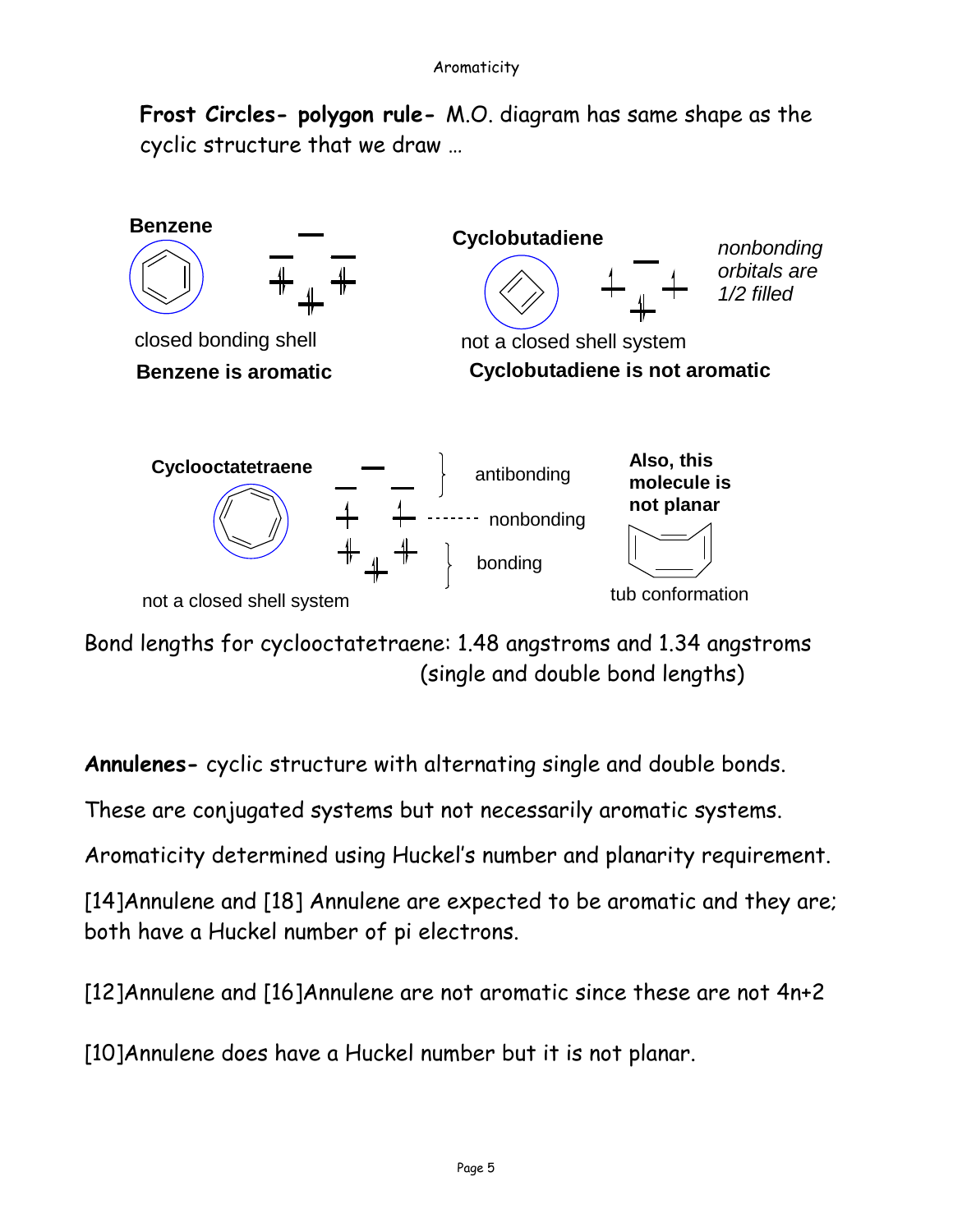## **NMR Spectrosopy-** Evidence for Aromaticity

NMR confirms delocalization of aromatic systems. Benzene shows a singlet at 7.27 ppm indicating that all H's are equivalent.



Circulating pi electrons generate a ring current.

> Induced magnetic field adds to the applied field at the position of the protons.

Protons resonate at a lower magnetic field strength; signal is shifted **downfield.**

Deshielding is physical evidence for aromaticity.

# **Aromatic Ions Cyclopentadienyl anion**

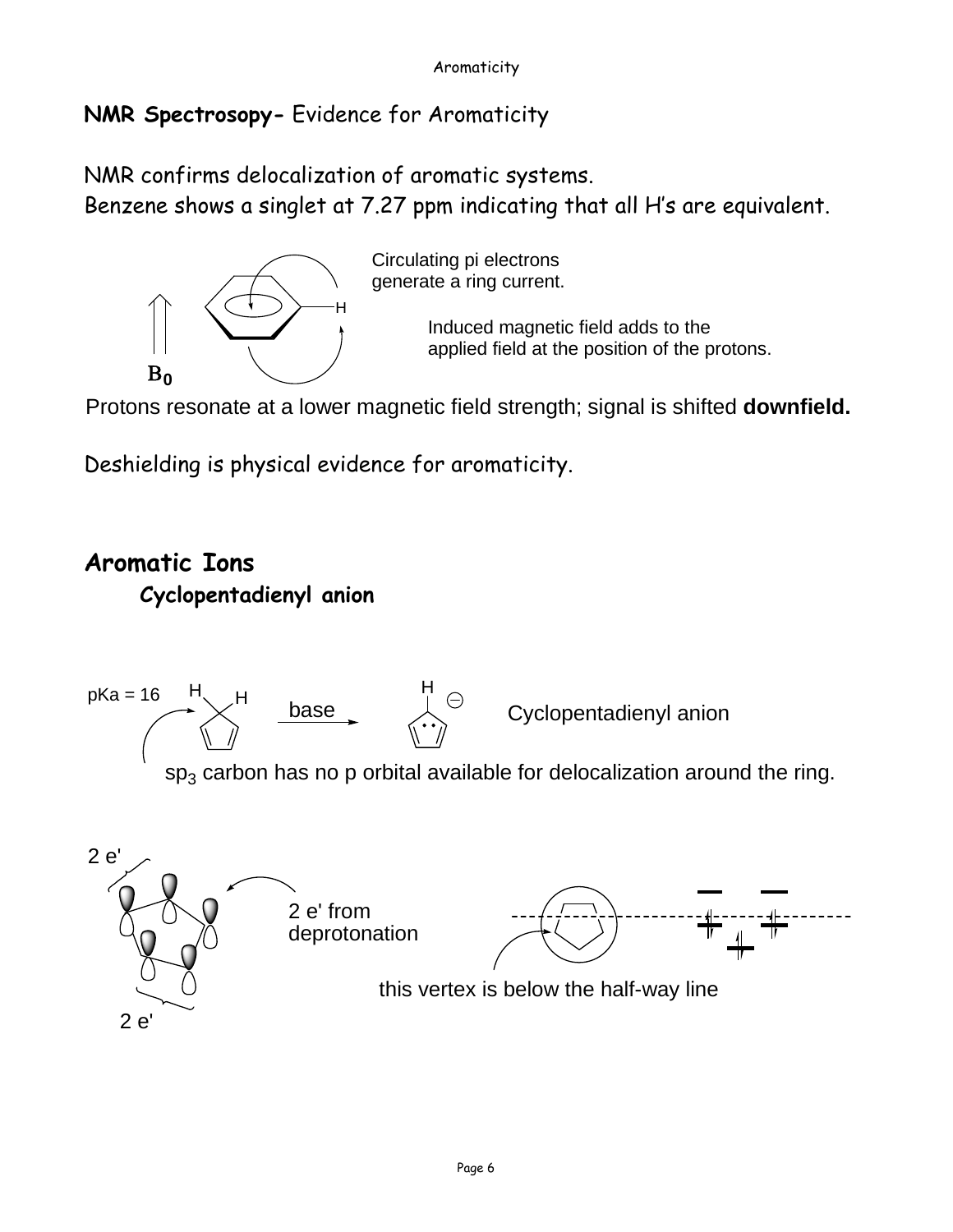#### Aromaticity

### **Cycloheptatrienyl cation**



Treatment with trityl cation facilitates loss of hydride to give the **tropilium ion.**



6 pi electrons is a Huckel number and it has a closed bonding shell system.

**NMR shows tropilium ion and cyclopentadienyl anion to be aromatic.** 

## **Other Aromatic Compounds**



*tropilium ion and cyclopentadienyl anion*

Resonance form explains the large dipole moment.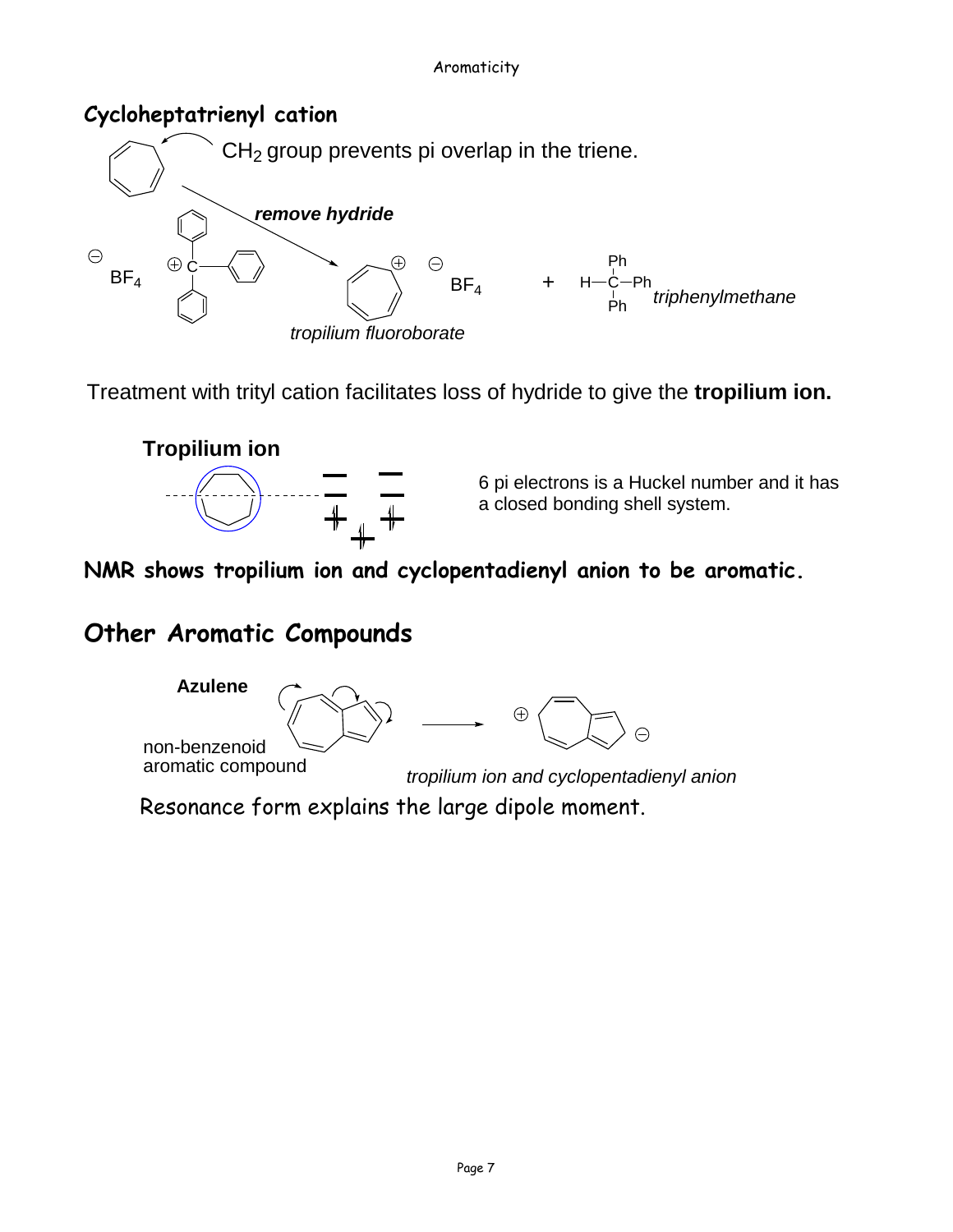## Benzenoid aromatics



Remember [10] Annulene, even though it has a Huckel number, is not aromatic because it is not planar.

Pyrene has 16 pi electrons, which is not a Huckel number, but …



**pyrene** III Junore the internal double bond and we get [14]Annulene which is a Huckel number.

Huckel Rule is for monocyclic systems, so if we ignore the internal olefin, **NMR confirms aromaticity.**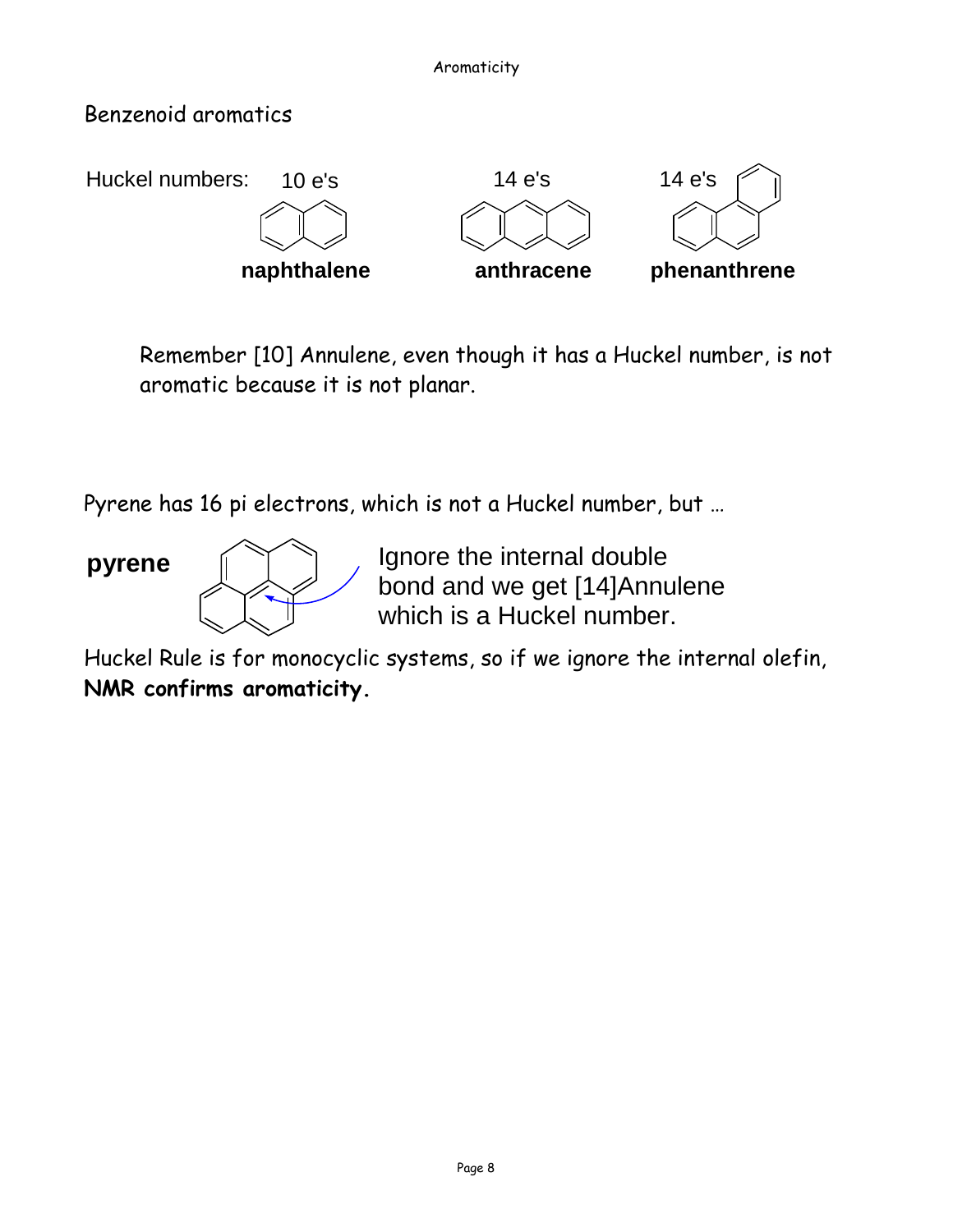### **Nomenclature**

 $\triangleright$  monosubstituted- name as a benzene derivative